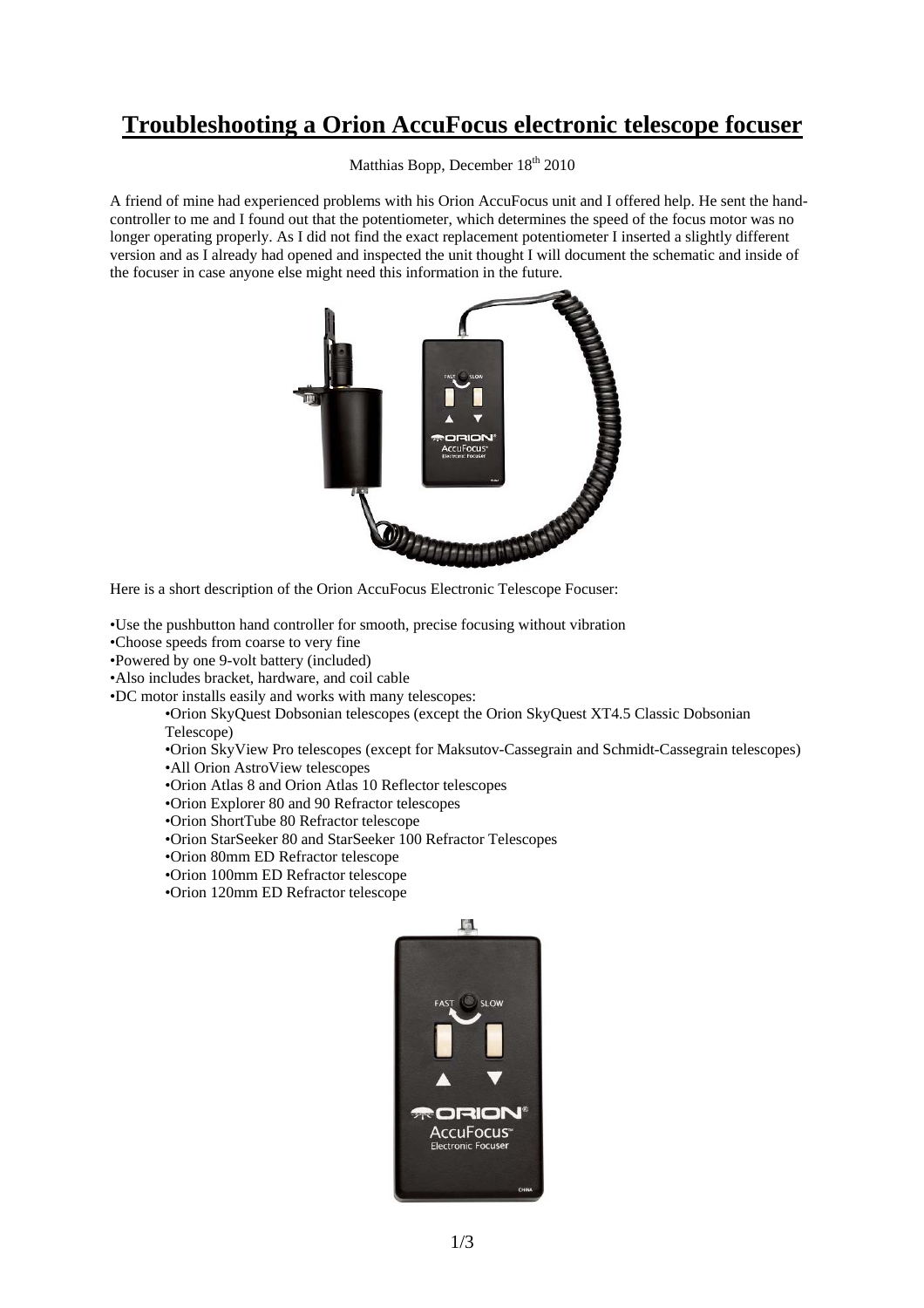





Defective potentiometer (1kOhm, linear) Replaced potentiometer (1kOhm, linear)